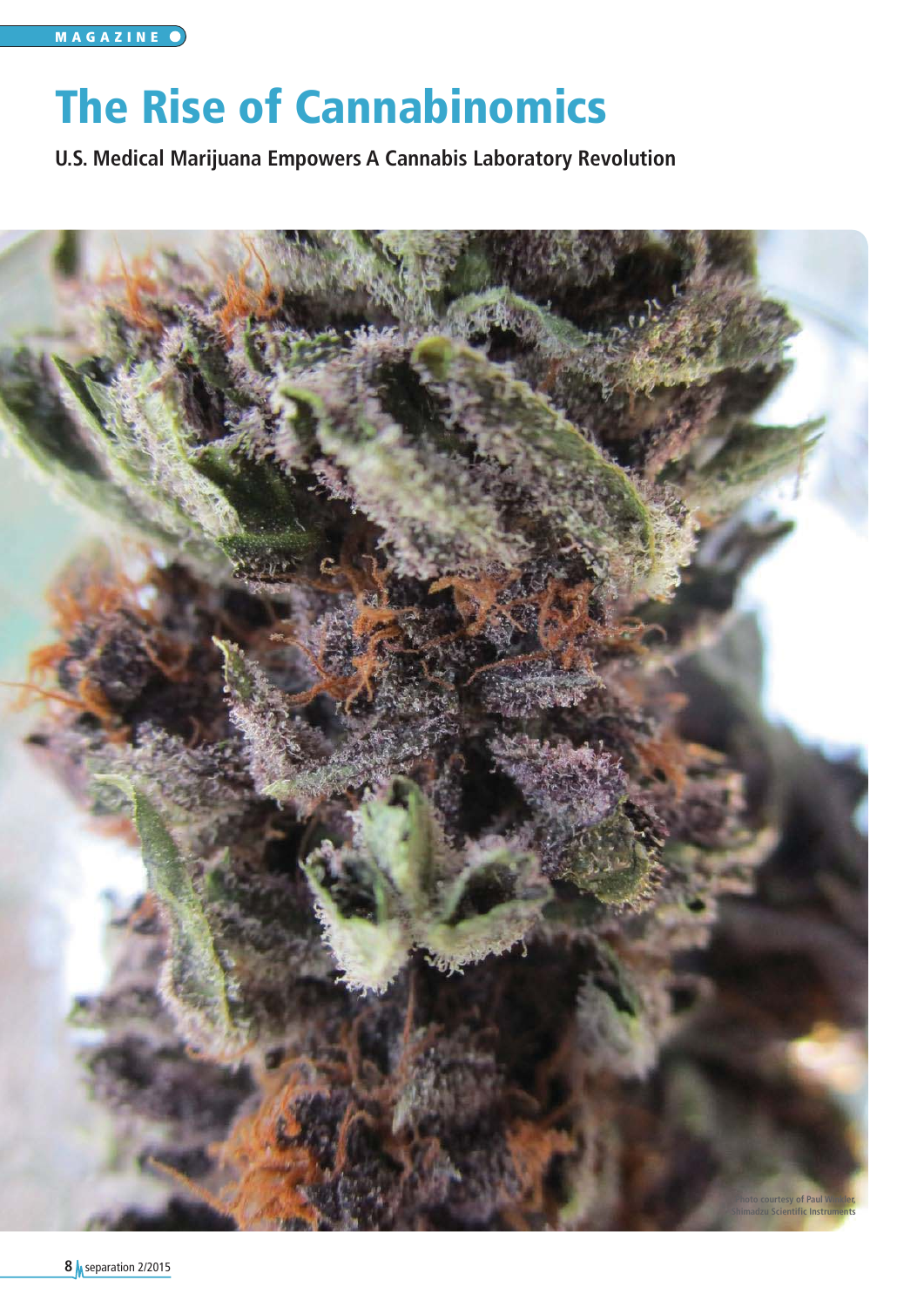## **Summary/Introduction**

Cannabis quality control testing, vital to ensuring the safety of consumers of cannabis products, is in its infancy. This testing, however, is shedding light on a long-suppressed field of cannabinomics. As more and more US states become medicinally and recreationally cannabislegal, this testing will improve, mature and open the door to much more comprehensive cannabis research. The US is on the verge of a "green rush" and we believe humankind will benefit immensely from this cannabis revolution.

#### **Sometimes the Light's All Shinin' on Me**

Throngs of eager entrepreneurs gather like rambunctious reptiles under the intense incandescence of metal halide and high pressure sodium lighting amidst row after row of extraction equipment, vaporizers and cannabis infused product booths. Cannabis conferences have sprouted up across the United States, and anyone attending such meetings will tell you that there is a buzz surrounding cannabis that is not attributed to tetrahydrocannabinol. At conferences like the Marijuana Business Conference and Expo, attendees weave through informative exhibition booths, short courses and oral presentations that cover a myriad of marijuana related topics, from cannabis cultivation tips and dispensary 'budtender' training to medical marijuana extracted oils and edibles. Financial experts, entrepreneurs, cannabis connoisseurs, laboratory chemists and a large contingency of novices intermingle to educate, share, learn and network. The energy level is exuberant, adrenalized with what seems to be unlimited opportunities.

At the time of writing this article, 37 states have pro- medical cannabis laws, including 23 states (and DC) that have medical laws and 4 states that have full legalization. There are over 2,000,000 legal medical marijuana patients in the U.S.A., and nearly half of Americans are now living in states with some form of medical marijuana or CBD legislation. As entrepreneurs position for highly coveted cultivation and dispensary licenses and state regulators work diligently to bring new medical cannabis programs online, another exciting business opportunity has emerged. Cannabis testing laboratories are needed to accurately determine cannabinoid potencies in cannabis products, and ensure that these products are free from contaminants.

New standards and best practices are being established by various associations in states where medical or recreational marijuana is legal. American Herbal Pharmacopoeia's monograph outlines the quality control criteria needed for ensuring the identity, purity, and quality of cannabis materials. The American Oil Chemists' Society (AOCS) has established a cannabis expert panel, which convenes to improve cannabis testing. New conferences devoted entirely to

(www.canncon.org), have emerged to bring cannabis laboratories together.

## **Other Times I Can Barely See**

Despite the growth of both recreational and medical marijuana markets, there are numerous federal, financial, logistical and technical issues plaguing cannabis testing laboratories. Still federally illegal, marijuana is a Schedule I drug and US laboratories cannot receive standards at concentrations higher than 1 mg/mL. From a federal perspective, cannabis testing labs are neither protected nor legal.

Research branches of the federal government, such as the National Institutes of Health (NIH), publish manuscripts demonstrating several health benefits of cannabis and even state that, "The marijuana plant contains several chemicals that may prove useful for treating a range of illnesses or symptoms, leading many people to argue that it should be made legally available for medical purposes." [1]. Federal law enforcement agencies, seem to ignore reports in peer-reviewed, scientific/medicinal journals and assert that cannabis has "no accepted medical use". They do this even though the US Department of Health and Human Services (HHS) was issued a US Patent entitled, "Cannabinoids as antioxidants and neuroprotectants" in 2003 [2]. The greatest impact of the federal government's failure to reclassify marijuana from a DEA Schedule I drug is that research labs cannot investigate cannabis health benefits because, marijuana simply cannot be legally obtained and researchers risk raids and imprisonment.

Standardization of testing and sample preparation is critical to ensuring safe products. For example, cannabinoid extraction from cannabis plant materials selectively separates cannabinoids, ultimately delivering them in a highly concentrated form. Concentrated oils and waxes are used to generate a wide variety of cannabis infused products, from gummi bears, brownies, and beverages to soaps and skin creams. Accurate testing of cannabis oils and products is necessary to ensure proper dosing and to minimize the risk of overdose. In addi-



cannabis testing and research, like CannCon **Fig. 1. G.I. Grow's natural sunlight biomedical farm (www.GIGrow.us).**